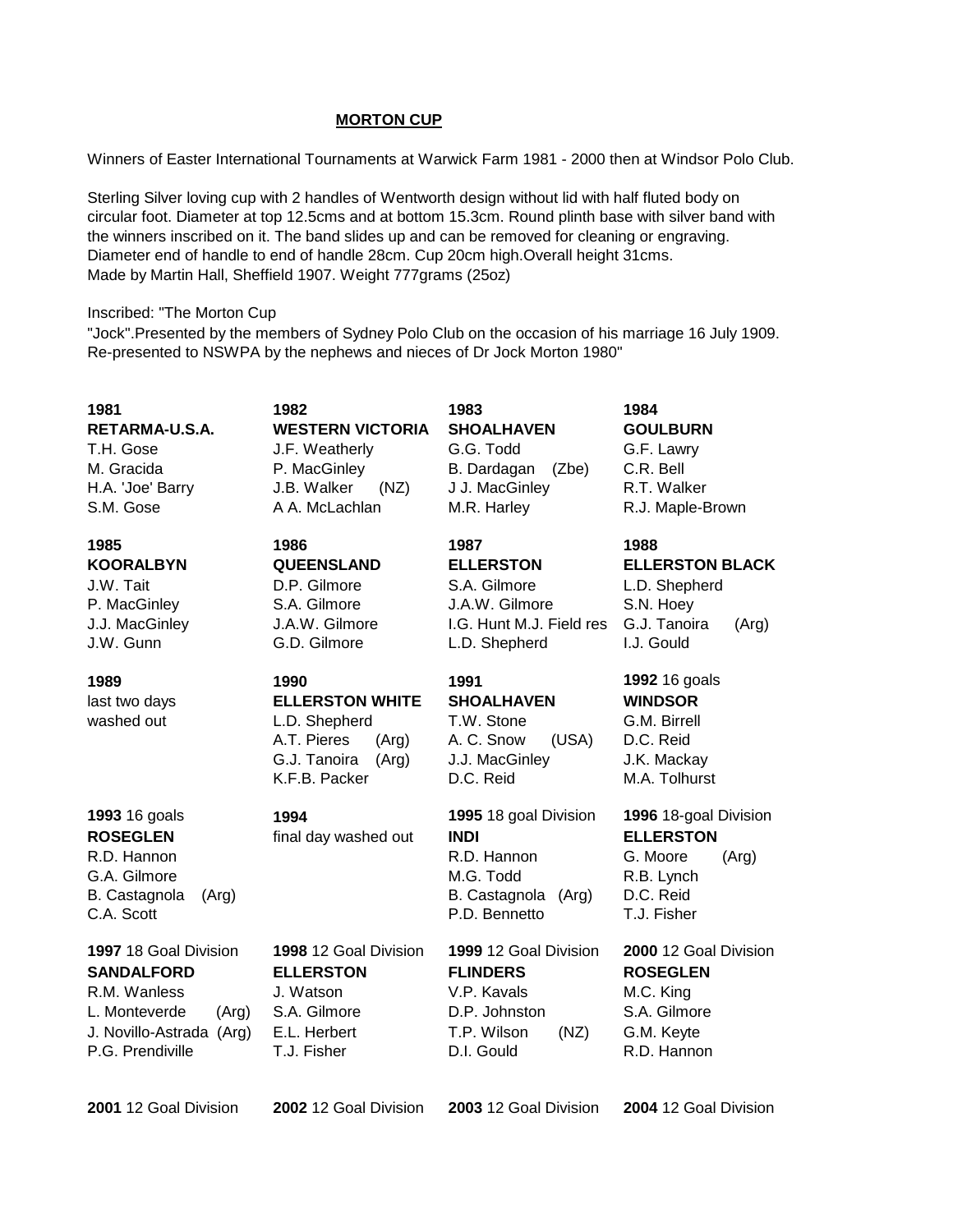**TOWN & COUNTRY ELLERSTON TOWN & COUNTRY A TROIKA** J.P. Bayard J.J. White J.P. Bayard R.M. Higgins B.P. Fahey **J.R.M. McHardy R.J. Curran P.E. Huston** 

**ELLERSTON BLACK ELLERSTON GARANGULA GARANGULA** N.W. Craig A.J.D. Paradice R.J. Curran J.P. Lester R.K. Archibald M.P. Grimes P.P. O'Dwyer T.R. Hunt J.R. Beim (Eng) J.R. Beim T.R. Hunt J.D. Archibald M.P. Grimes A.M. White S.F. Keyte S.F. Keyte

played **D.W. Rothwell M.W. Craig S.J. Martin** 

N.A. Gilmore. **N.W. Craig G.L.N. Hill** 

K.B. Johnson **C.R. Cudmore** R.G. Ballard **E.J. Matthies** 

# **2013 2014 2015 2016**

 G.B. Philip A.D.J Campbell G.V.E. Schwarzenbach M.M.Maritz P.P. O'Dwyer J.Richardson O.R. Cudmore H.M.Williams

# not **WINTEN ELLERSTON WHITE ELLERSTON BLACK**

A.F. Tolhurst J.R. Beim (Eng) T.O. Morley (Eng) G.M. Keyte **G.A.** Gilmore J.R. Beim (Eng) M.J. Field **A.J. Graham** N.W. Craig

**2005** 12 Goal Division **2006** 10 Goal Division **2007** 14 Goal Division **2008** 14 Goal Division Not played **ELLERSTON ELLERSTON ELLERSTON** skins instead **N.W.** Craig **T. Merrick H.J.C. Cottier** S.C.M. Hopkinson (NZ) M.P. Grimes M.P. Grimes E.J.C. Goold J.R. Beim (Eng) J. Ambroggio (Arg)

**2009** 12 goal Division **2010 2011 2012**

**2017 2018 2019 2020**

Not Played **GARANGULA JEMALONG** Not played - COVID-19

P.R. Doolin M.P. Grimes. K.B. Johnson M.D. Otamendi (Arg)

**2021 2022** Not Played - COVID 19 **JEMALONG**

A. M. Williams H M Batchelor

W M Warren

T. R. Hunt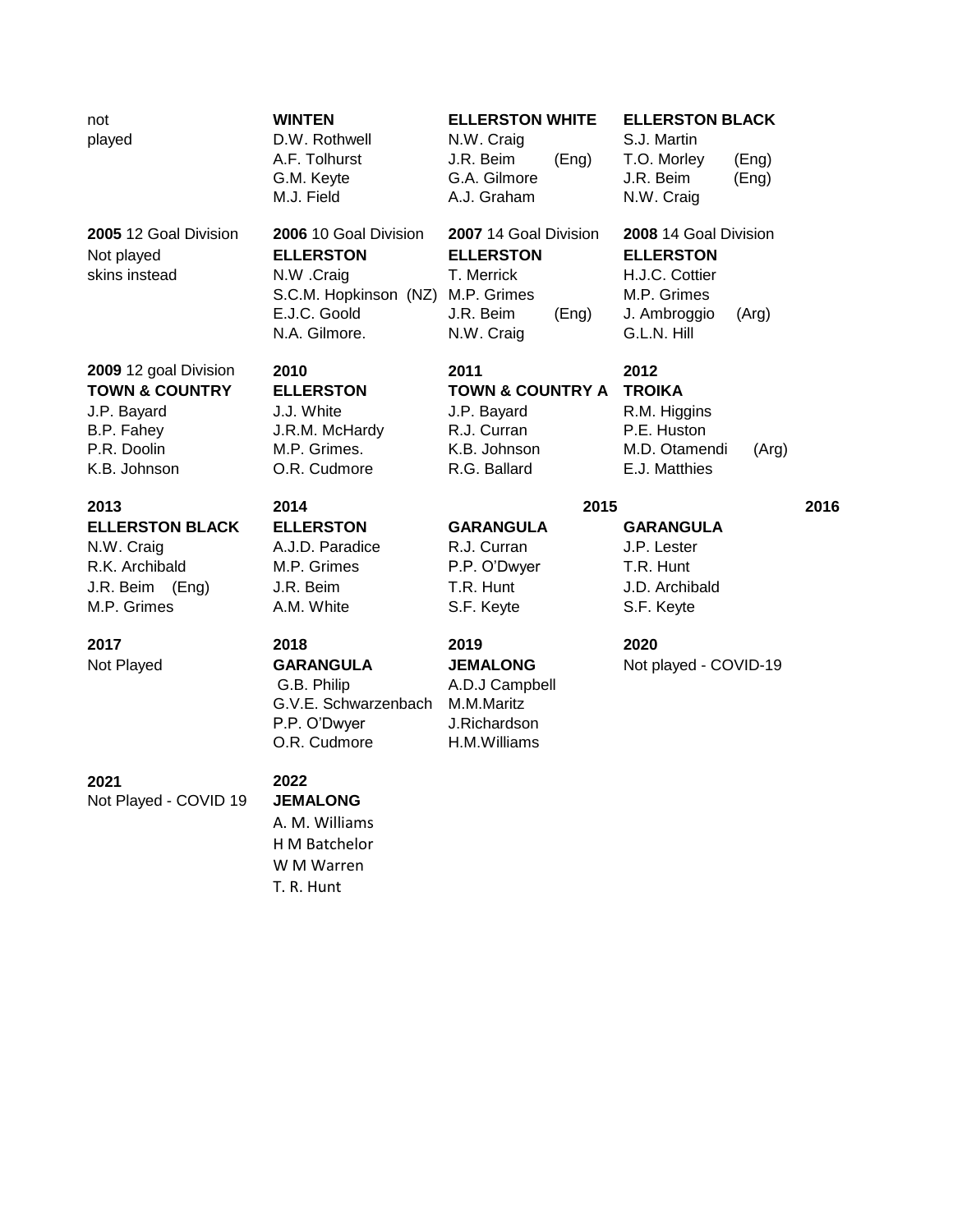### **R.M. PITT MEMORIAL CUP**

Originally used for a handicap tournament at Town and Country Polo Club at Kyeemagh. It was used for various events after polo closed at Kyeemagh. In 1981 NSWPA decided to use it as the trophy for the handicap division of the Easter International. It has sometimes been used as the trophy for the subsidiary final of the Morton Cup or as the trophy for the second division.

Silver cup standing on Plinth.

| 1937<br><b>COBBITTY</b><br>D.F.K. Downes<br>M.I. Wheatley<br>W.N. Horton-Browne<br>R.J.F. Downes       | 1938<br><b>SCONE</b><br>M.I. Wheatley<br>J.A. Finlay<br>W.A. Bishop<br>F.L. Crane                                         | 1946<br><b>ROMNEY</b><br>R. Schoffel<br>R.W. Farrell<br>R.D. Bray<br>T.L. Bray                | 1946<br><b>PILGRIMS</b><br>R.A. Pye<br>P.S.K. Ashton<br>G.G. Ashton<br>D.J. O'Bree                             |
|--------------------------------------------------------------------------------------------------------|---------------------------------------------------------------------------------------------------------------------------|-----------------------------------------------------------------------------------------------|----------------------------------------------------------------------------------------------------------------|
| 1947<br><b>AUSTRAL</b><br>R.A. Pye<br>J.I. Maple-Brown<br>R.W. Farrell<br>R.R. Parr                    | 1972<br><b>ARGENTINE</b><br>A. Mihanovich<br>E.R. Moore<br>M. Braun<br>A.L. Goti                                          | 1973-1974<br>not<br>played<br>for                                                             | 1975<br><b>NORTHS</b><br>R.L. Cowan<br>H.W. Higgins<br>J.K. Mackay<br>A.W. Bragg                               |
| 1976<br><b>QUEENSLAND</b><br>N. Telford<br>R.L. Cowan<br>K.J. Austin<br>M.J. MacGinley                 | 1980<br><b>GRACE BROS TRAVEL</b><br>J.E. Gilder<br>H.D. Munro<br>J.B. Walker<br>(NZ)<br>M.J. Graham                       |                                                                                               |                                                                                                                |
| 1981<br><b>QLD WANDERERS</b><br>S.A. Gilmore<br>J.A.W. Gilmore<br>J.J. MacGinley<br>C.W. Mulcahy (USA) | 1982<br><b>SYDNEY</b><br>R.L. Cowan<br>P.C. Marheine<br>A. Devcich<br>(NZ)<br>K.J. Austin                                 | 1983<br><b>NORTH COAST</b><br>D.C. Reid<br>D.R. Head<br>P.M. Withers (UK)<br>G.L. McGregor    | 1984<br><b>HUNTER VALLEY</b><br>P.M. White<br>A.A.L. White<br>J.F. Watson<br>(NZ)<br>J.W. Gunn                 |
| 1985<br><b>DOWNS</b><br>D.P. Gilmore<br>S.A. Gilmore<br>J.A.W. Gilmore<br>G.D. Gilmore                 | 1986<br><b>HUNTER VALLEY</b><br>R.R. Cudmore<br>M. Gonzalez<br>(Arg)<br>J.K. Mackay<br>J.S. Osborne                       | 1987<br><b>SCONE</b><br>J.B. Haydon<br>A.R. Saunders<br>(NZ)<br>J.W. Tait<br>P.M. White       | 1988<br><b>WESTERN VICTORIA</b><br>E.A. Mann<br>J. Marmol-Lagos (Arg)<br>H.J. Hipwood<br>(UK)<br>A.J. Baillieu |
| 1989<br>last two days<br>washed out                                                                    | 1990<br><b>GARANGULA</b><br>U.E.Schwarzenbach(Sw J.D. Packer<br>C.G. Forsyth<br>(NZ)<br>H.J. Crotto<br>(Arg)<br>M.G. Todd | 1991<br><b>ELLERSTON WHITE</b><br>A.T. Pieres<br>(Arg)<br>G. Pieres<br>(Arg)<br>K.F.B. Packer | 1992<br><b>JEMALONG</b><br>J D. Kahlbetzer<br>J.I. Kahlbetzer<br>J.M. Riglos<br>(Arg)<br>P. MacGinley          |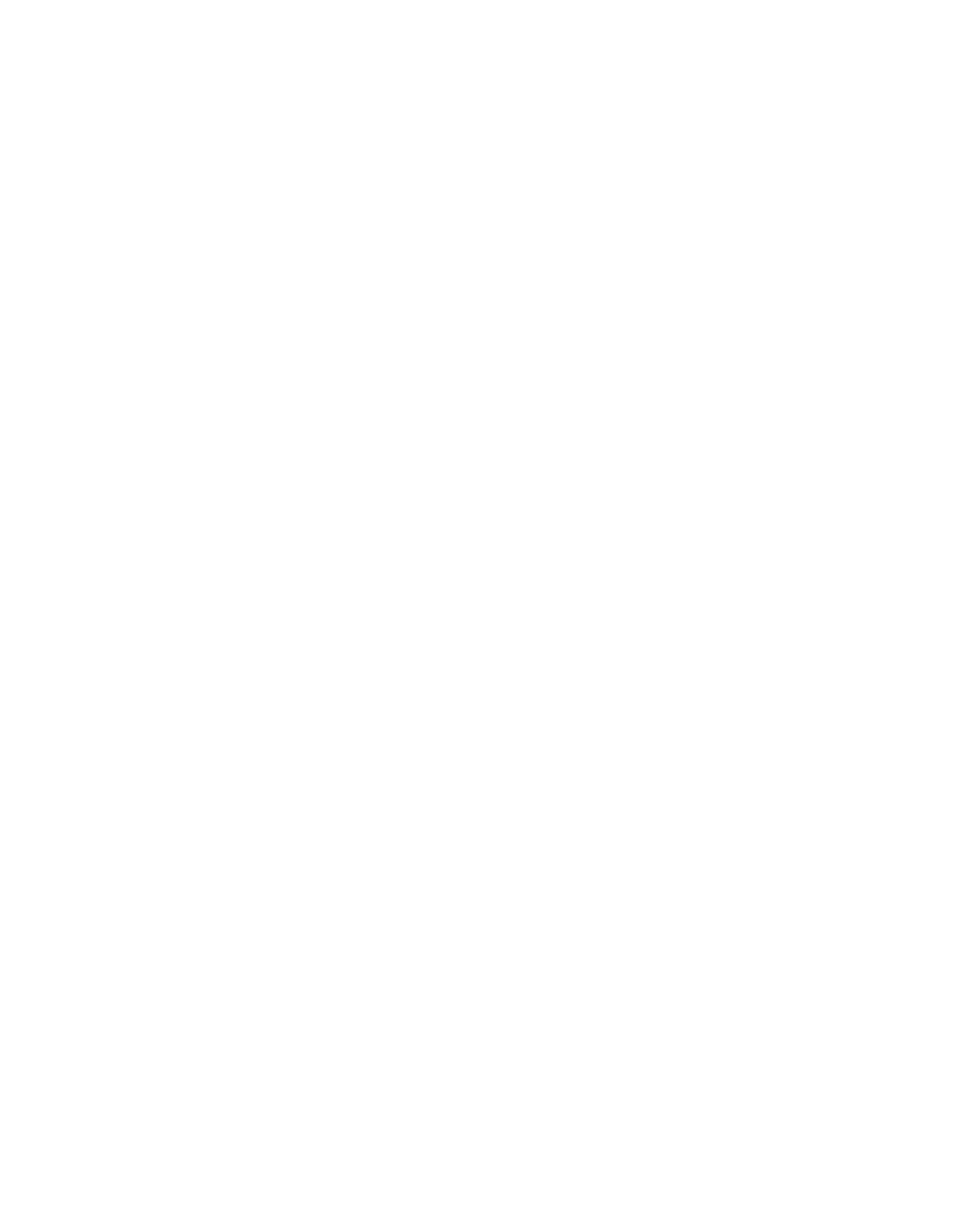# **R.M. PITT MEMORIAL CUP (continued)**

| 1993 16 goal subs-final<br><b>HUSKY PUB</b><br>T.W. Stone<br>M.J. Field<br>J.J. MacGinley<br>R.J. Maple-Brown    | 1994<br>final day washed out                                                                                | 1995 15 Goal Division<br><b>CRYSTAL BROOK</b><br>D.M.H. Barton<br>G.A. Gilmore<br>M. Harris<br>(NZ)<br>R.W. Leighton                     | 1996 18 Goal subs-final<br><b>GOULBURN</b><br>S.T. Walker<br>S.A. Gilmore<br>L.D. Shepherd<br>A.J. Graham      |
|------------------------------------------------------------------------------------------------------------------|-------------------------------------------------------------------------------------------------------------|------------------------------------------------------------------------------------------------------------------------------------------|----------------------------------------------------------------------------------------------------------------|
| 1997 12 Goal Division<br><b>MILLAMOLONG</b><br>W.A. Ashton<br>J.W. Ashton<br>H.A.D. Brett<br>(UK)<br>W.M. Ashton | 1998 12 Goal Subs-Fin<br><b>INDI</b><br>Jock Mackay<br>W.T Steen<br>H. Barrabucci<br>(Arg)<br>P.D. Bennetto | 1999 8 Goal Division<br><b>KILLARNEY</b><br><b>Jock Mackay</b><br>A.F. Tolhurst<br>M.A. Tolhurst<br>J.K. Mackay                          | 2000 6 Goal Division<br><b>MULTIPLEX</b><br>A.T. Roberts<br>A.M. Williams<br>P.R. Hunt<br>A. Buchert           |
| 2001 6 Goal Division<br>not<br>played                                                                            | 2002 6 Goal Division<br><b>ABN-AMRO</b><br>H.M. Parry-Okeden<br>A. Buchert<br>E.L. Herbert<br>W.A. Bishop   | 2003 8 Goal Division<br><b>KILLARNEY</b><br>D.C. Clarke<br>R.G. Ballard<br>R. Twort<br>(RSA)<br>J.A. Corcoran                            | 2004 6 Goal Division<br><b>ELLERSTON GREY</b><br>D.B. Reardon<br>H. Cottier<br>S.J. Hill<br>S.W. Gunn          |
| 2005 6 Goal Division<br>not played<br>skins tournament                                                           | 2006 6 Goal Division<br>not<br>played                                                                       | 2007 14 Goal Subs-Final 2008 6 Goal Division<br><b>MILLAMOLONG</b><br>W.A. Gilmore<br>R.G. Ballard<br>T.P. Wilson<br>(NZ)<br>W.M. Ashton | <b>LOS CABALLEROS</b><br>C.R.N. Aitkin<br>A. Buchert<br>J.R. Baillieu<br>M.A. Anderson                         |
| 2009<br>not awarded<br>reduced games<br>due to rain                                                              | 2010<br><b>WINDSOR A</b><br>D.B. Haydon<br>H.L. McGregor<br>A.F. Tolhurst<br>P.R. Doolin                    | 2011<br><b>WINDSOR B</b><br>M.A. Tolhurst<br>H.L. McGregor<br>A.M. Williams<br>P.R. Doolin                                               | 2012<br><b>WINDSOR 'A'</b><br><b>B.G.M. Mascart</b><br><b>B.G. Mascart</b><br>H.L. McGregor<br>R.G.W. McGregor |
| 2013<br><b>GUNDALONG BLACK</b><br>L.J. Graham<br>E.J.C. Goold<br>J.R. Baillieu<br>L. Talamoni-Grether (Ar)       | 2014<br><b>MARSHALL</b><br>A.J.L. Marshall<br>E.J.C. Goold<br>M.N. Charlton<br>G.A. Gilmore                 | 2015<br><b>TOWN &amp; COUNTRY</b><br>J.P. Bayard<br>K.B. Johnson<br>C.S. Wilson<br>S.C.M. Hopkinson                                      | 2016<br><b>ELLERSTON</b><br>G.C. Kirkpatrick<br>M.P. Grimes<br>G.A. Gilmore<br>T.J. Fisher                     |

**2017 2018 2019 2020** Not Played **JEMALONG Not played Not played - COVID-19** H.M.S. Williams T. Fernandez-Llorente, Jnr. T.R. Hunt J.R. Grimes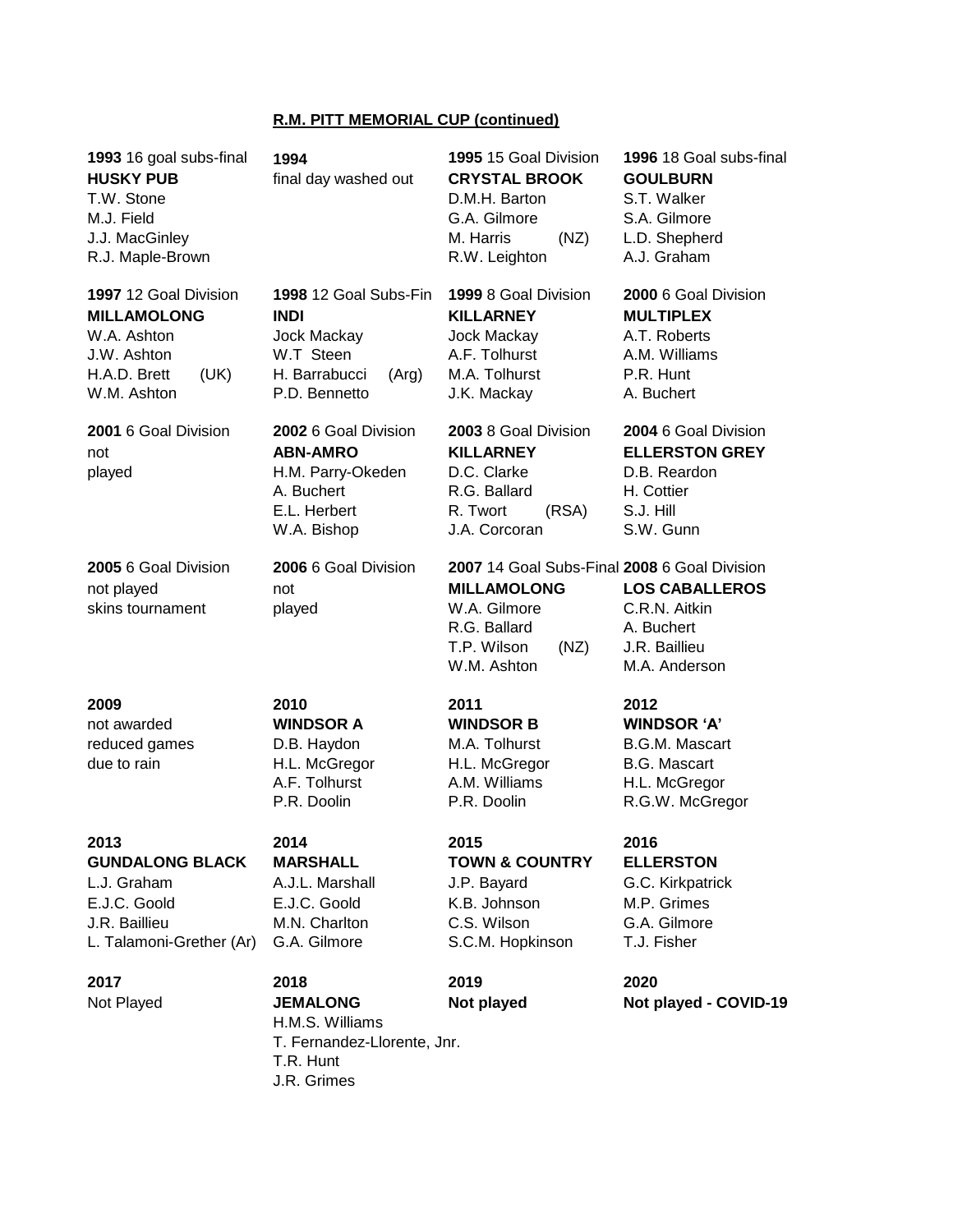**2021 2022** Not Played COVID 19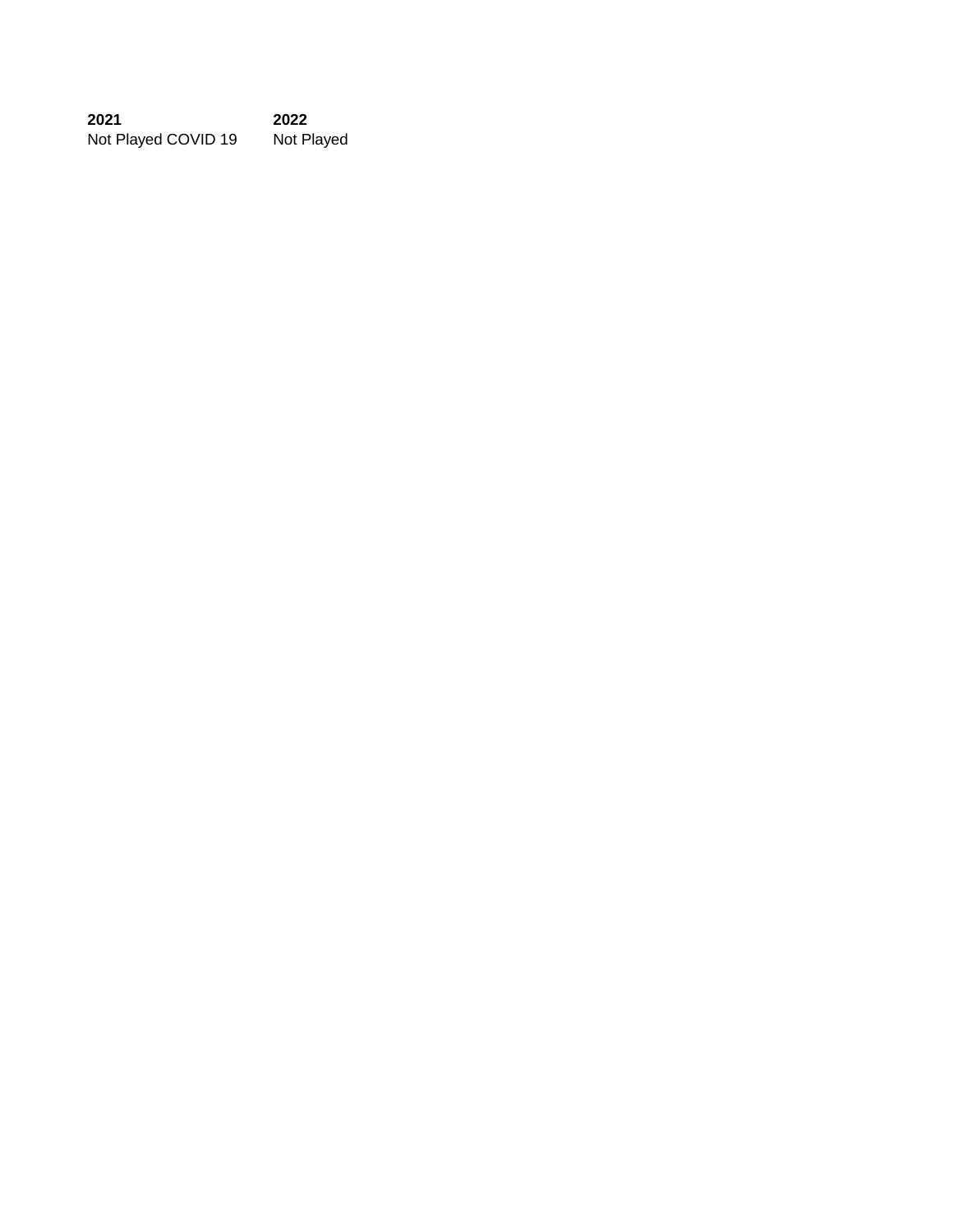### **R. R. ASHTON CUP**

Champion Pony at Easter International Tournament Diameter at top 19cm. Height off ground 7.5cm. Diameter at bottom 21.5cm. Pewter or silver plate circular fruit bowl with 2 small hinged handles. Diameter of bowl 26mm outside 24.5mm inside Circular base 17.5cm marking John Somers, Brazil. Round wooden plinth with silver band around it for engraving of winners.

| 1981<br>H.A.'Joe' Barry<br>(USA)<br>Juliet      | 1982<br>A. Devcich<br>Sally    | (NZ)  | 1983<br>G. Donoso<br>Moonflower       | (Chile) | 1984<br>J.K. Mackay<br>Lady Lee                |       |
|-------------------------------------------------|--------------------------------|-------|---------------------------------------|---------|------------------------------------------------|-------|
| 1985<br>J.J. MacGinley<br>Poley                 | 1986<br>J.B. Baker<br>Flash    | (USA) | 1987<br>J.A.W. Gilmore<br>Treska      |         | 1988<br>J.K. Mackay<br><b>Estelle</b>          |       |
| 1989<br>Not awarded<br>last day washed out      | 1990<br>A.T. Pieres<br>Pinkie  | (Arg) | 1991<br>J.J MacGinley<br>Jessica      |         | 1992<br>J.M. Riglos<br>Peaches                 | (Arg) |
| 1993<br><b>B.Castagnola</b><br>(Arg)<br>Pacify  | 1994<br>I.J. Gould<br>Pearl    |       | 1995<br>B. Castagnola<br>Chester      | (Arg)   | 1996<br>G. Moore<br>Opium                      | (Arg) |
| 1997<br>J.Novillo-Astrada (Arg)<br>Lenore       | 1998<br>H. Barrabucci<br>Izzie | (Arg) | 1999<br>D.P. Johnston<br>Cheval       |         | 2000                                           |       |
| 2001<br>not<br>played                           | 2002                           |       | 2003<br>G.A. Gilmore<br>Cuddles       |         | 2004<br>J.R. Beim<br>Martini                   | (Eng) |
| 2005<br>not played<br>skins tournament          | 2006<br>E.J.C. Goold<br>Toya   |       | 2007<br>J.R. Beim<br>Cuddle           |         | 2008<br>J. Ambroggio<br>Sheltie                | (Arg) |
| 2009<br>not judged reduced<br>games due to rain | 2010<br>H.L. McGregor<br>Iris  |       | 2011<br>K.B. Johnson<br><b>Dizzy</b>  |         | 2012<br>M.D. Otamendi<br>Candy                 | (Arg) |
| 2013<br>M.P. Grimes<br>Caribbean                | 2014<br>J.R. Beim<br>Clarity   |       | 2015<br>R.K. Archibald (Scone)<br>Pip |         | 2016<br>T.R. Hunt (Garangula)<br><b>Scruff</b> |       |
| 2017<br>Not Played                              | 2018<br>P.P. O'Dwyer<br>Jager  |       | 2019<br>Not played                    |         | 2020<br>Not played COVID-19                    |       |

**2021 2022 No Played COVID 19** T.R.Hunt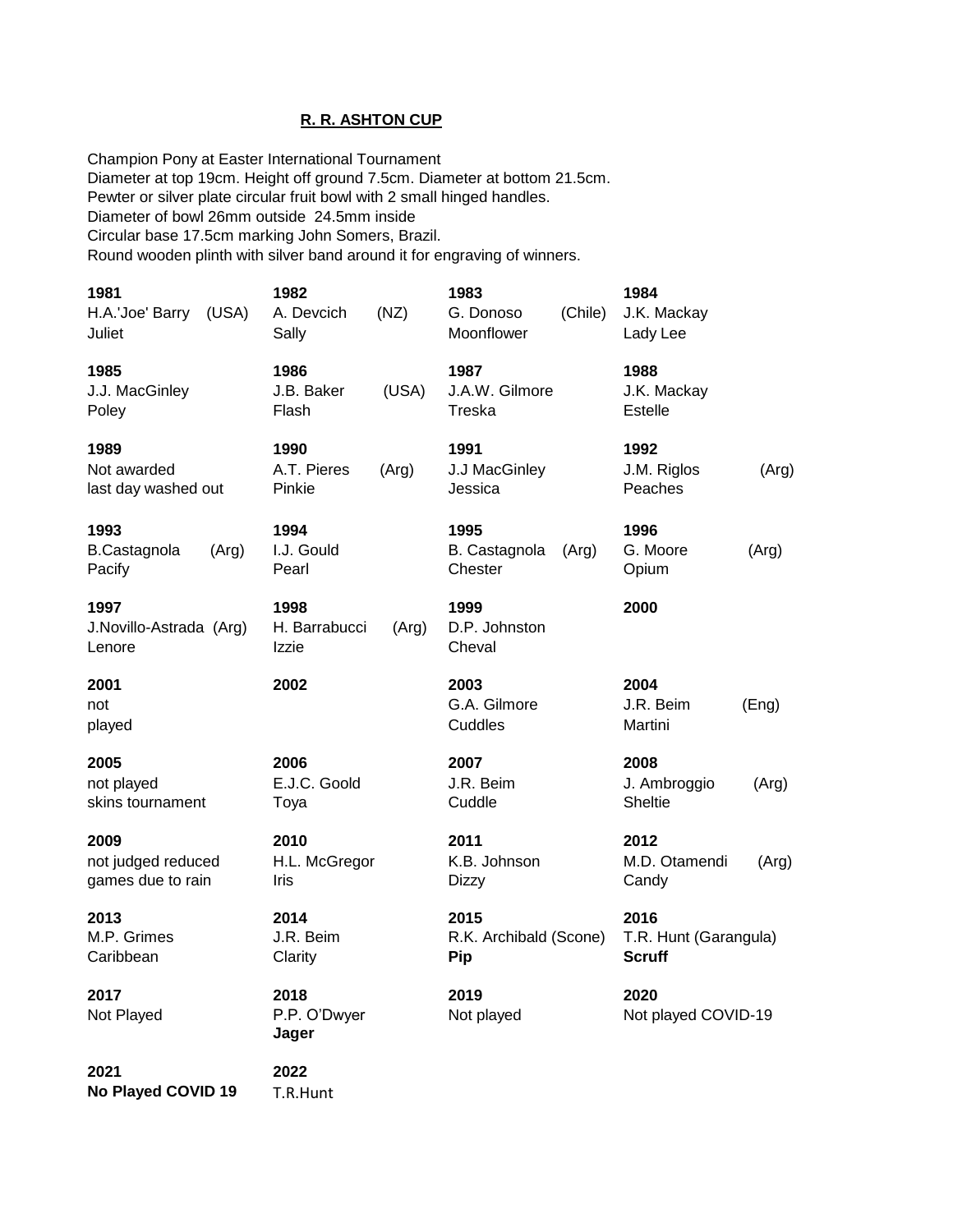Gem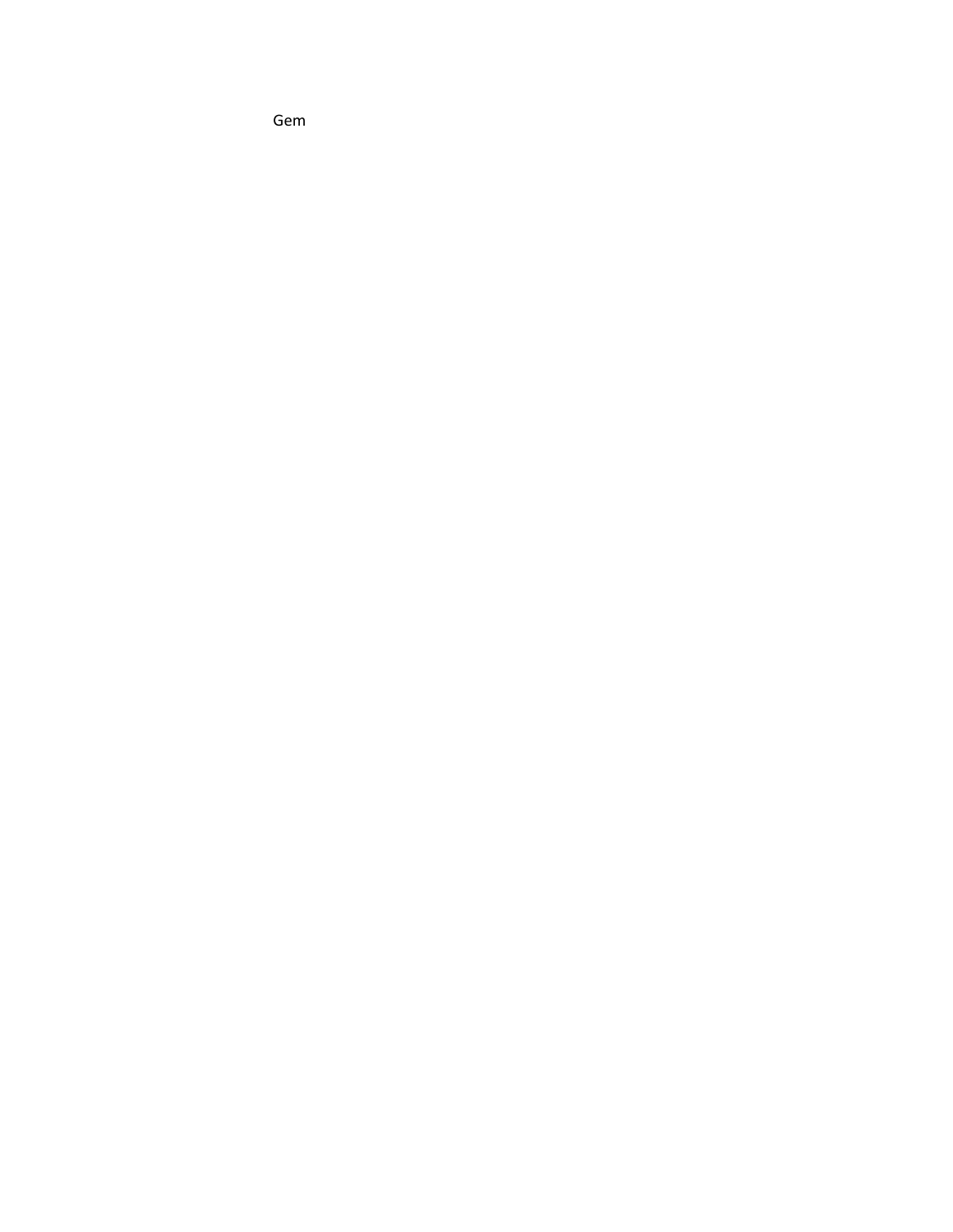# **F.L. BRAGG TROPHY**

Champion Team of best 3 ponies at Easter International Brazilian pewter wine cooler, double handled of circular tapering form with pewter marks. Overall size 20 x 19 cms

| 1981<br>J.J. MacGinley<br><b>Best Brand</b><br><b>Star Filou</b><br>Turkemon | 1982<br>J.B. Walker<br>(NZ)<br>Smart<br>Zosterops<br>Twiggy            | 1983<br>J.J. MacGinley<br>Robyn<br>Smart<br><b>Best Brand</b>        | 1984<br>R.J. Maple-Brown<br>Whisper<br>Tina<br>Quiver          |
|------------------------------------------------------------------------------|------------------------------------------------------------------------|----------------------------------------------------------------------|----------------------------------------------------------------|
| 1985<br>J.J. MacGinley<br>Rosie<br>Sleipner<br>Poley                         | 1986<br>J.A.W. Gilmore<br><b>Buttons</b><br><b>Suzette</b><br>Rose     | 1987<br>J.J. MacGinley<br>Cheetah<br>Rembrandt<br>Glimpse            | 1988<br>G.J. Tanoira<br>(Arg)<br>Phyllis<br>Copy Cat<br>Sascha |
| 1989<br>S.N. Hoey<br><b>Touch of Class</b><br>Silouette<br>Moselle           | 1990<br>G.J. Tanoira<br>(Arg)<br>Octavia<br>Mirrawalla<br>Wonder Woman | 1991<br>D.C. Reid<br>Festivity<br><b>Twinkle Toes</b><br>Rainbow     | 1992<br>J.K. Mackay<br>Lucetta<br>Castinette<br>Tui            |
| 1993<br>R.R. Cudmore<br>Chispa<br>Ghost<br>Tallawasse                        | 1994<br>S.A. Gilmore<br>Chiquita<br>Millie<br>Robbie                   | 1995<br><b>B. Castagnola</b><br>(Arg)<br>Neat<br>Ali<br><b>Bolle</b> | 1996<br>G. Moore<br>(Arg)<br>Opium<br>Rhona<br>Atomic          |
| 1997<br>H.A.D. Brett<br>(Eng)<br><b>Striker</b><br>Survival<br>Lottie        | 1998<br>S.T. Walker<br>Weet-Bix<br>Sabatini<br>Blaze                   | 1999<br>D.P. Johnston<br>Cheval<br>Tango<br>Rachel                   | 2000                                                           |
| 2001<br>not<br>played                                                        | 2002                                                                   | 2003<br>G.A. Gilmore<br>Music<br>Hawn<br>Cuddles                     | 2004<br>J.R. Beim<br>(Eng)<br>Martini<br>Dinghy<br>Power       |
| 2005<br>not played<br>skins tournament                                       | 2006<br>S.C.M. Hopkinson (NZ) J.R. Beim<br>Wiki<br>Corsica<br>Soprano  | 2007<br>(Eng)<br>Cuddle<br>Nonage<br>Dinghy                          | 2008<br><b>M. Borwick</b><br>(Eng)<br>Flicker<br>Lord<br>Fizz  |
| 2009<br>not judged-reduced<br>games due to rain                              | 2010<br><b>M.P. Grimes</b><br><b>Batika</b>                            | 2011<br>E.J.C. Goold<br>Fame                                         | 2012<br><b>E.J. Matthies</b><br>India                          |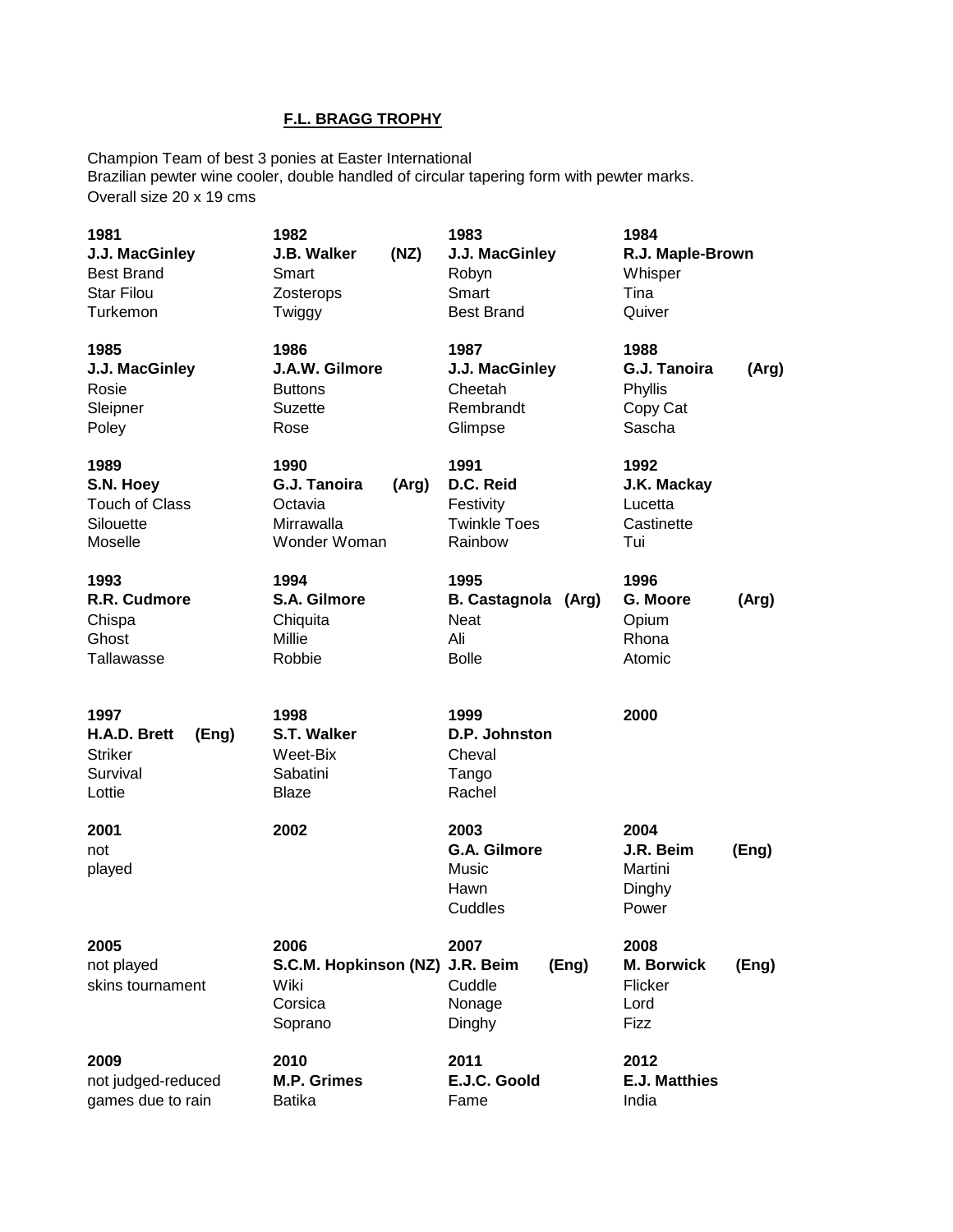| Snappy | Ray   | Neon     |
|--------|-------|----------|
| Tempo  | Vegas | Roulette |